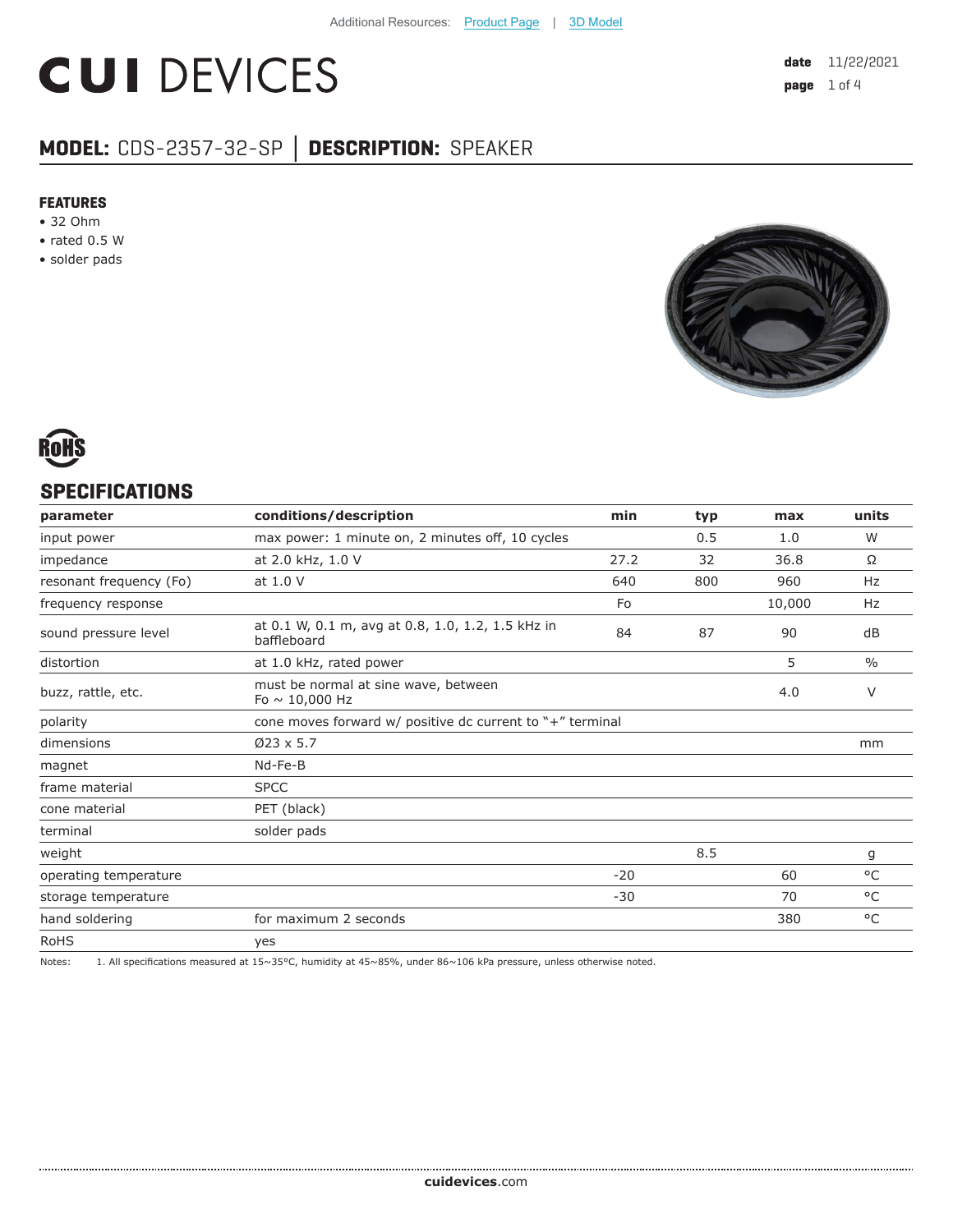#### **MECHANICAL DRAWING**

units: mm tolerance: ±0.3 mm



### **FREQUENCY RESPONSE CURVE**

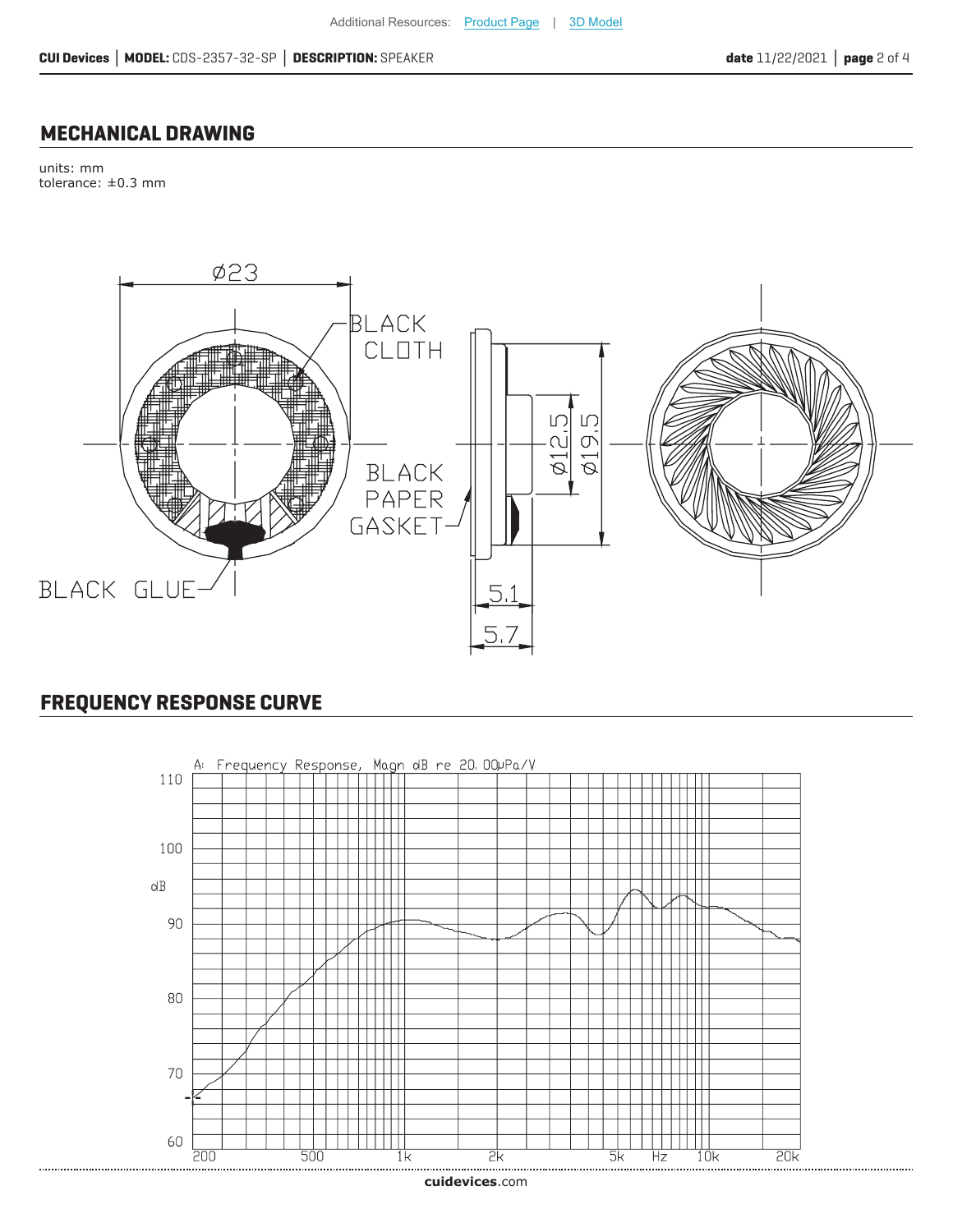#### **PACKAGING**

#### units: mm

Tray Size: 290 x 240 mm Tray QTY: 100 pcs per tray Carton Size: 300 x 250 x 190 mm Carton QTY: 500 pcs per carton